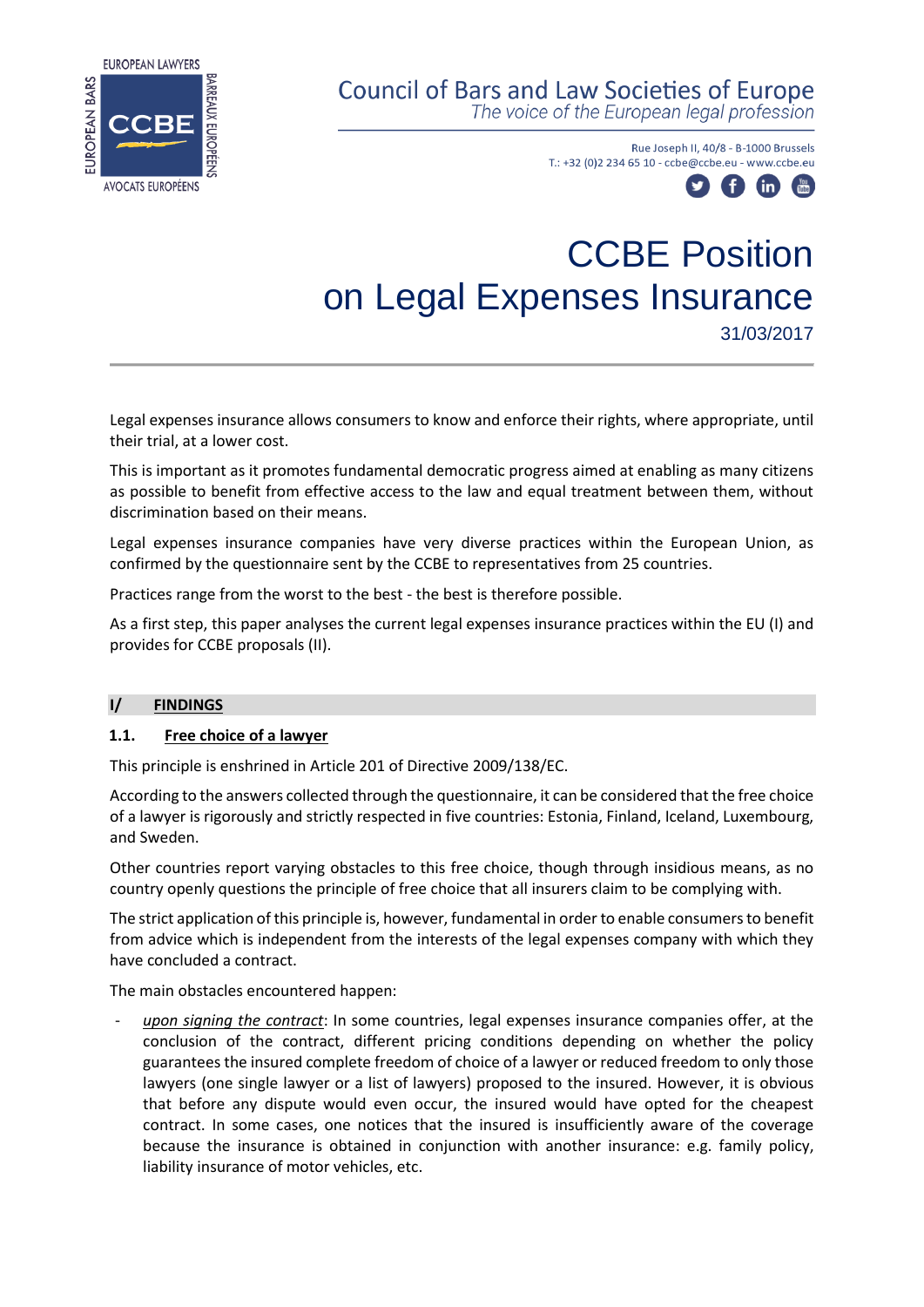and/or during the execution of the contract: The company often imposes its own lawyer at the time of the compulsory or optional consultation that precedes any litigation, the insured being invited to exercise their freedom of choice only at the time of the trial.

It is clear that in the majority of cases, the insured are led to opt for the lawyer who will have been responsible for the consultation, and that is the lawyer chosen by the company.

Often still, the treatment is different depending on the lawyer:

- The lawyer chosen by the company will most often lead to full coverage by the insurer without the insured having to advance the fees;
- The lawyer chosen by the insured will most often include limited coverage up to a certain (more or less quickly reached) threshold with the insured having to advance fees, which will be reimbursed under the conditions set out in the policy or will generate a possible deductible borne by the insured.

Such terms or behaviours obviously nullifies any freedom of choice, which becomes merely theoretical.

## **1.2. Types and areas of intervention of legal expenses insurance companies**

- a) In most countries, legal expenses insurance companies have the role of trying to resolve the dispute out of court, which they try to carry out without recourse to a lawyer. There are two exceptions which are Finland and Sweden, where a lawyer is systematically called upon.
- b) Legal expenses insurance companies generally take charge of the consultation phase or anything prior to litigation, and the intervention of a lawyer is very often limited to the trial phase.
- c) Most policies exclude family law and criminal law matters, and other areas of law (such as banking law, company law, insolvency law, intellectual property etc. For example, in Belgium and Germany, policies also exclude matters of construction law).
- d) Most countries impose on the insured a maximum threshold for lawyers' fees, with the notable exception of Iceland.
- e) It should also be noted that countries where legal expenses insurance is most successful in terms of subscriptions are countries where the degree of intervention of companies is lower, and freedom of choice of a lawyer is more respected. For example:
	- Finland: 80-90% of households hold a legal expenses insurance policy;
	- Sweden: 95% of households hold a legal expenses insurance policy.
- f) In most countries, the system of subsidiarity exists, i.e. legal aid for citizens is only provided to citizens who do not benefit from a legal expenses insurance policy.
- g) The average amount of premiums varies according to the scope of the coverage and a possible deductible from one country to another. However, it must be noted that basic coverage is available for a modest amount.

For example, in Finland the annual premium is between €20 and €50, where the proposed policies are very protective of the interests of the insured, and in particular, the most respectful of the principle of free choice.

However, it should be noted that lawyers' fees do not make up the cost of the premium as much as the legal experts' fees paid by the legal expenses insurance company, which are often very high and disproportionate to the interests of the case.

h) Despite what legal expenses insurance companies often claim, they generally profit regardless of how they handle files and policy contents.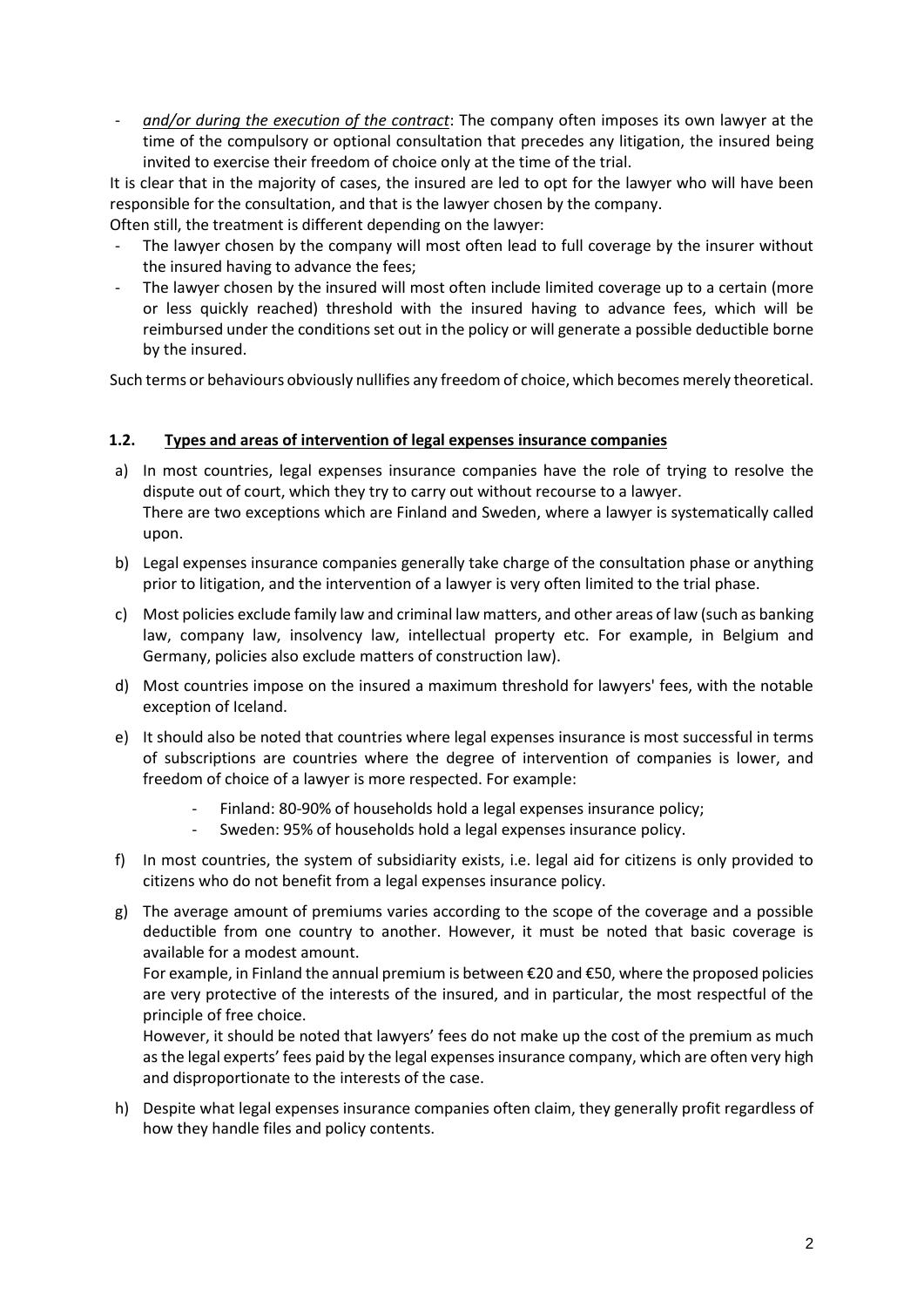## **II/ CCBE PROPOSALS**

In the light of these findings, the CCBE wishes to provide a number of observations concerning the free choice of a lawyer, lawyers' fees, the conduct of the case, and the scope of legal expenses insurance contracts.

The following proposals wish to place the insured at the core of legal expenses insurance, which should primarily be organised around their interests.

## **1. Free choice of a lawyer**

It must be recalled that the free choice of a lawyer is an absolute principle clearly and unambiguously enshrined in Article 201 of Directive 2009/138/EC.

It is therefore only a matter of demanding its effective application.

Free choice is a fundamental rule so protective of the interests of citizens that it cannot have exceptions and cannot be waived by the insured.

- a) Consequently, an insurance company cannot, even indirectly, attempt to infringe this principle or incite the insured not to avail themselves of it or to waive it by asserting any advantages, including financial advantages (such as excess or a reduced contribution).
- b) This principle should apply from the date of the consultation if the insured wishes it to be entrusted to a lawyer, and again in case of proceedings being launched. The insurance company cannot oppose the choice of its insured, who can change their options at any time.
- c) Only as a service rendered to the insured, and on the absolute condition that they have expressly requested it in writing, the insurance company may suggest the name of at least two lawyers who are competent in the relevant area of law.
- d) Agreements between law firms and legal expenses insurance companies are highly discouraged. In any case, such agreements should have no direct or indirect impact on the above-mentioned principles and shall most notably not affect the free choice of the insured, or the freedom of determining the fees between the lawyer and the insured or the management or conduct of the case.

In the tripartite relation between the legal expenses insurer, the insured and the lawyer, it must be stressed that the principle of the independence of lawyers needs to be preserved and protected under any circumstance. The independence of the lawyer and the freedom of ensuring the defence of his client are basic principles of the profession expressly underlined in the CCBE Charter of the European Legal Profession<sup>1</sup>. Any agreement entered into between a lawyer and a legal expenses insurance company naturally carries the risk of the independence being called into question. That is why, when a legal expenses insurer suggests a lawyer with whom an agreement has been concluded to an insured, the latter must be informed of the existence of such agreement and, if necessary, of certain details of such agreement. This is a basic and fundamental aspect of transparency. The insured must be able to have the certainty that the lawyer in charge of his case is completely independent.

[http://www.ccbe.eu/NTCdocument/EN\\_CCBE\\_CoCpdf1\\_1382973057.pdf](http://www.ccbe.eu/NTCdocument/EN_CCBE_CoCpdf1_1382973057.pdf)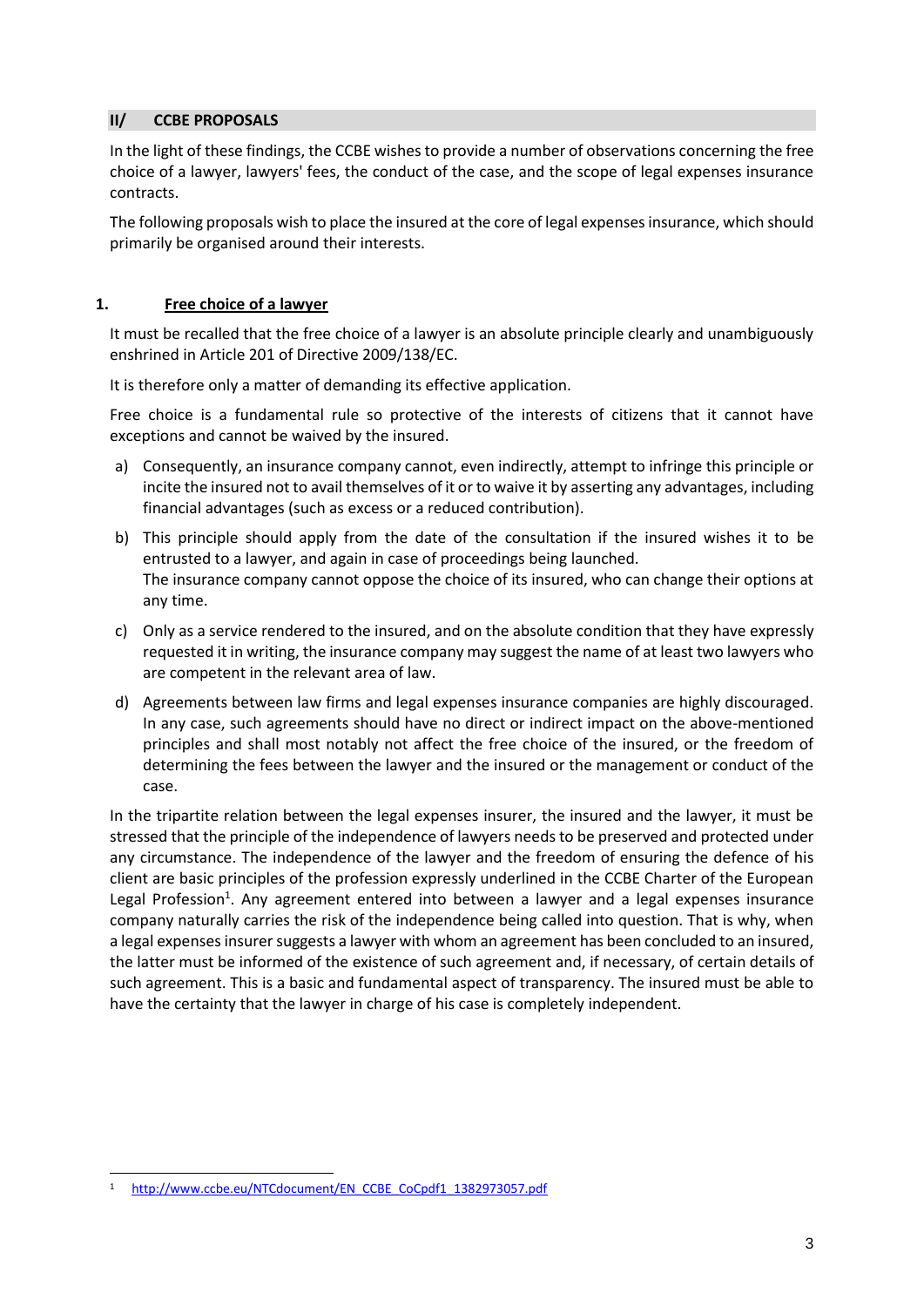#### **2. Lawyers' fees**

- a) Subject to applicable national laws, lawyers' fees are free and freely determined between lawyers and their clients, i.e. the insured.
- b) A fee agreement should be signed between lawyers and their clients should the fees exceed the amount proposed by the insurance company for the envisaged lawyer's intervention.
- c) In the event that the insurance company limits its intervention in the lawyer's fees to a threshold per type of service or per type of court seized, terms and conditions to limit the coverage may not be such as to render it impossible for the insured person freely to choose a lawyer. If there is a fee scale set by law, the coverage may not be lower than the one on such a scale.
- d) Should part of the fees be borne by the insured client, he or she may be reimbursed fully or in part by the indemnity to be awarded in that capacity or, in case of a transaction, agreed and charged to the other party. The reimbursement of the insured for the amount he or she paid will have priority over the reimbursement of the legal expenses insurance company.
- e) The legal expenses insurance company must be entitled to seize the competent arbitration authority for lawyers' fees if it considers that the fees that it would be required to pay are too high.

#### **3. The conduct of the case**

The insurance policy should state in bold the clause according to which '*The insured is the only person who has the power to decide how their case is handled*'.

To ensure this, the policy should contain the following provisions:

- a) The insured person alone chooses to entrust the case either to a lawyer, or to the insurance company, provided the latter is entitled to advise him or her and has competent lawyers to carry out such task. No benefit can be given to the insured on the basis that he or her resorts to the services of the insurance company instead of those of a lawyer.
- b) The choice to recourse to resolve the dispute out of court or litigation belongs to the insured alone.
- c) In order to be informed about the conduct and possible outcome of their case, the insured may alone decide to have recourse to a potential consultation with, at their own discretion, the insurance company or a lawyer. No insurance policy may prohibit the prior recourse to a lawyer for advice, the cost of which the insurance company will be bound to bear.
- d) If the opposing party calls upon a lawyer, the insurance company is obliged to advise the insured person to also have recourse to a lawyer, to guarantee equality of arms.
- e) The insurance company is entitled to obtain from the lawyer in charge of the case information on the case and its developments; providing such information is, however, limited to procedural information which is not related to the substance of the case, thus guaranteeing absolute professional secrecy between the lawyer and their client.

It is recommended to include these principles in the first letter from the insurer to the insured, after the declaration that a claim was made by the insured. Indeed, the contract could have been concluded multiple years ago. It would be desirable to reaffirm these principles for both the insurer and the insured at the start of the execution of the contract.